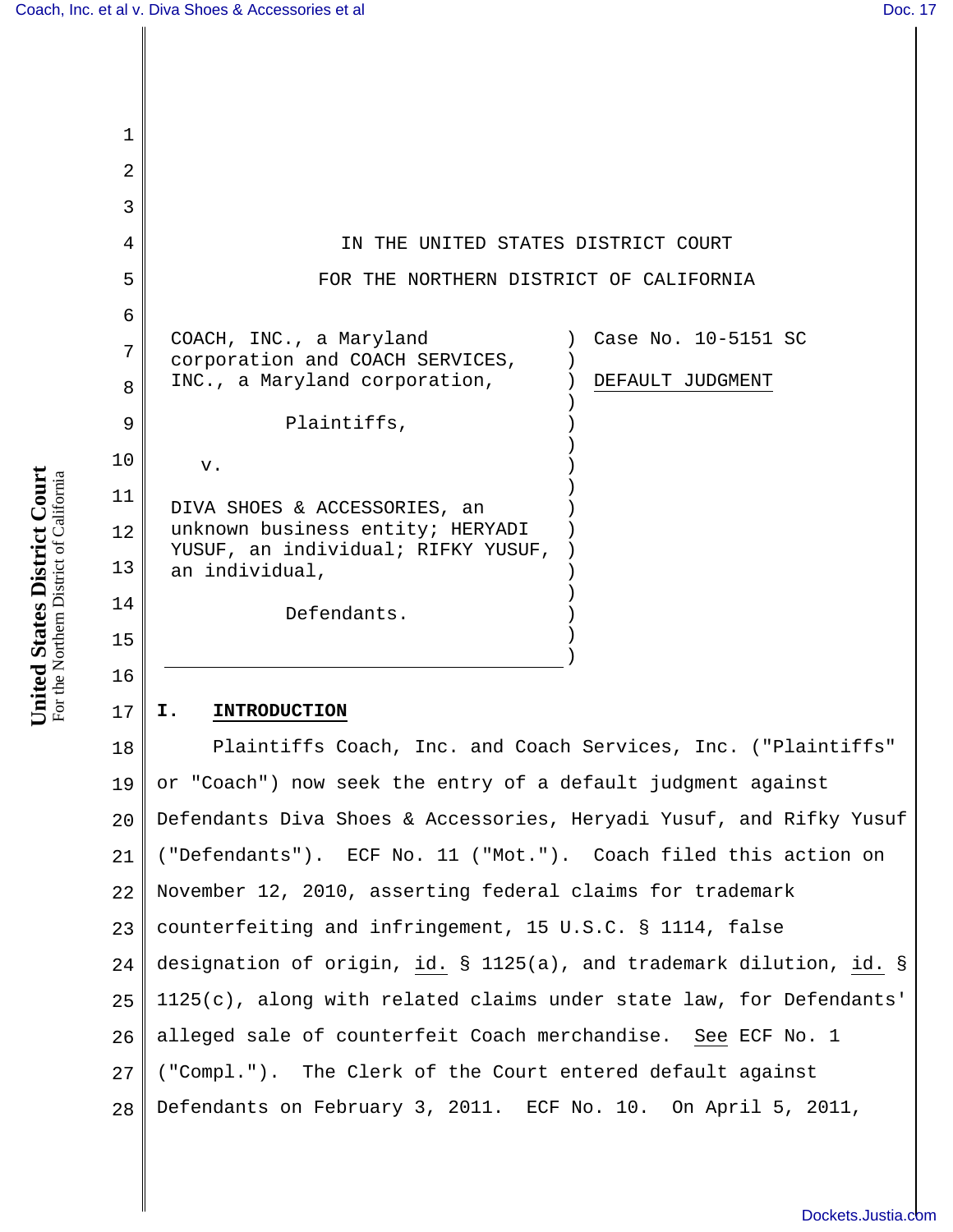1 2 3 4 5 6 7 8 after reviewing the instant Motion, the Court ordered Coach to provide supplemental evidence of certain details about Defendants' infringing conduct. ECF No. 15 ("Apr. 5, 2011 Order"). Coach filed a supplemental brief on April 12, 2011 addressing the Court's concerns. ECF No. 16 ("Pl.'s Supp. Br."). Having considered the papers submitted by Plaintiffs, this Court concludes that an award of default judgment against Defendants is appropriate, and GRANTS Plaintiffs' Motion.

9

10

## **II. BACKGROUND**

11 12 13 14 15 16 17 18 19 20 21 22 23 24 Except where otherwise indicated, the following allegations are taken from Coach's Complaint. For over sixty years Coach has been in the trade of luxury fashion accessories. Compl. ¶ 11. Coach manufactures, markets, and sells a variety of goods, including handbags, wallets, eyewear, footwear, jewelry, and watches. Id. Coach sells its goods through its own specialty retail stores, department stores, catalogs, and via the Internet. Id. Coach owns a number of federally registered trademarks and assorted design components (collectively, "Coach Marks") that it uses on its products. Id. ¶ 12. The Coach Marks are valuable because they are affiliated with billions of dollars in sales volume and more than a hundred million dollars have been expended in advertising and marketing associated with the trademarks. Id. ¶ 16.

25 26 27 28 Coach alleges that Defendants used reproductions of the Coach Marks in commerce in connection with the purchase, advertising and sale of counterfeit products without Coach's consent at the store Diva Shoes & Accessories ("Diva"), located at 7710-3 Serramonte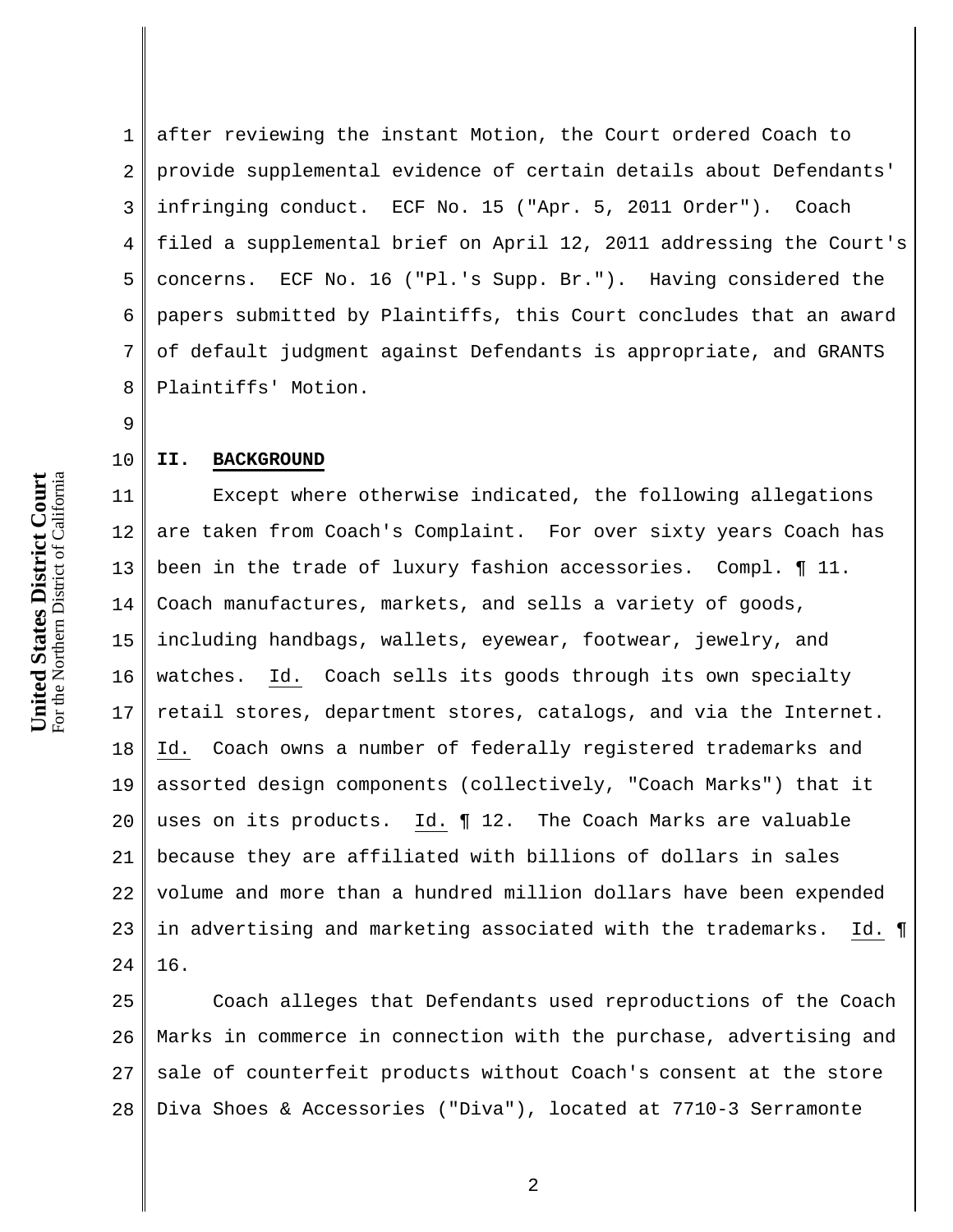1 2 3 4 5 6 7 8 Center in Daly City, California. Id. ¶¶ 18-25. Coach further alleges: that Defendants Heryadi Yusuf and Rifky Yusuf were the moving forces behind the infringing activities; that Defendants acted with knowledge of Coach's ownership of the Coach Marks and with the intention to unfairly benefit from the goodwill inherent in the Coach Marks; and that Defendants' use of the Coach Marks is likely to cause confusion or mistake or to deceive customers and has thereby caused damage to Coach. Id. ¶¶ 22, 27, 36-38.

9 10 11 12 13 14 15 On September 12, 2009, private investigators hired by Coach visited Diva and discovered merchandise bearing Coach Marks displayed for sale.  $\underline{\texttt{Id.}}$  ¶ 18; Buckner Decl. ¶ 5. $^1$  They examined these items and determined them to be counterfeit. Id. The counterfeit Coach items bore reproductions of at least four Coach Marks. Buckner Decl. ¶ 6. The investigators served Diva employee Teresa Lai with a cease-and-desist letter. Id.; Compl. ¶ 18.

16 17 18 19 20 21 22 In August 2010, a private investigator returned to Diva and again discovered counterfeit Coach merchandise on display. Compl. ¶ 19. He observed five counterfeit Coach handbags and four counterfeit Coach wallets displayed for sale and purchased one counterfeit Coach handbag for \$43.69. Buckner Decl. ¶ 7. He also obtained a business card from Diva bearing the names of individual Defendants Heryadi Yusuf and Rifky Yusuf. Id. ¶ 8 Ex. 1.

23 24 25 On August 19, 2010, the private investigators assisted the Daly City Police Department in a criminal action at Diva. Compl. ¶ 20. Defendant Heryadi Yusuf was identified as the owner of Diva

26

J.

<sup>27</sup> 28 1 Coach submitted a declaration from Kris Buckner ("Buckner"), President of Investigative Consultants, Inc., in support of its Supplemental Brief. ECF No. 15-1.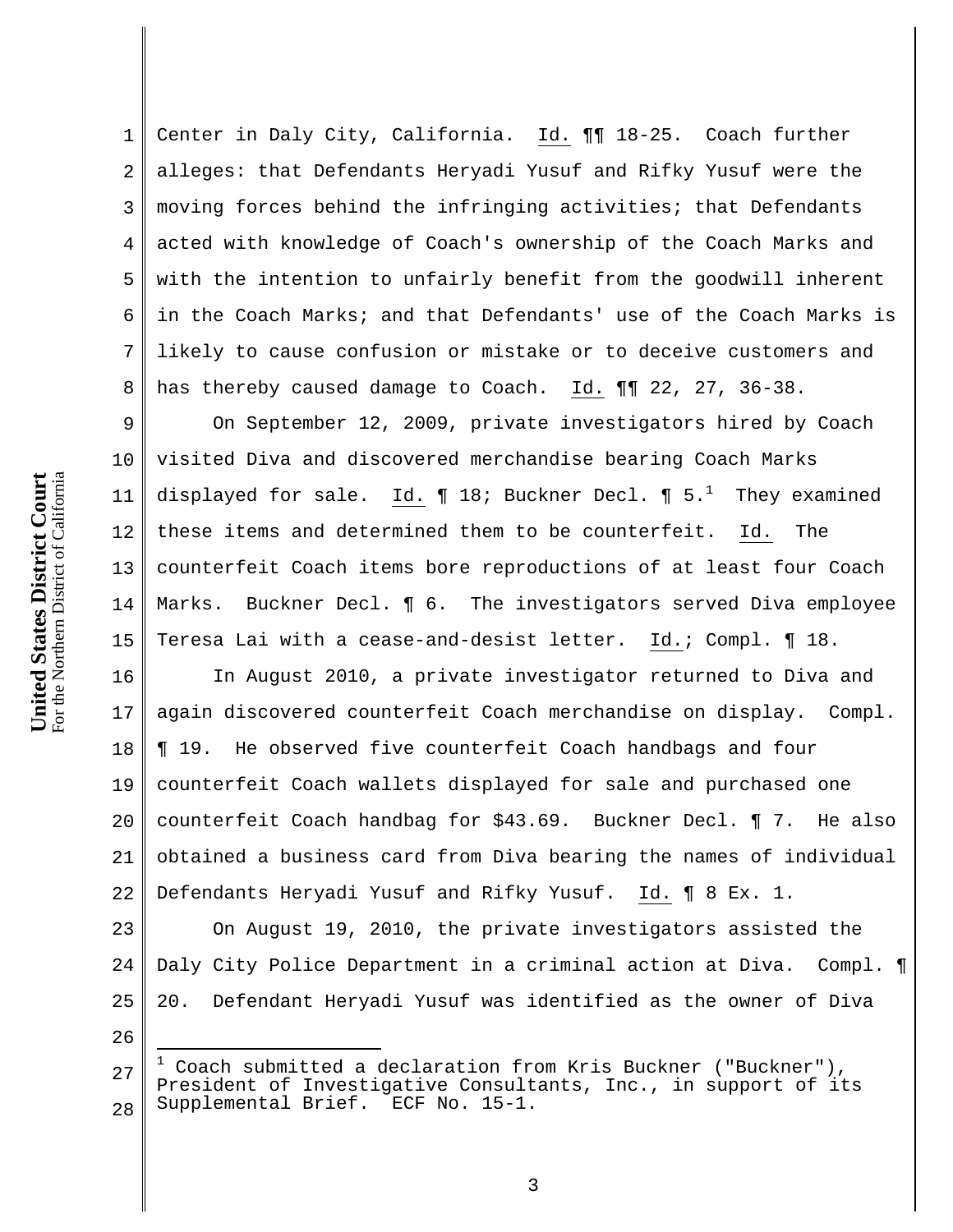1 2 3 and arrested for the sale of counterfeit merchandise. Id. ¶ 20. Five counterfeit Coach handbags and three counterfeit Coach wallets were recovered from Diva by the police. Buckner Decl. ¶ 10.

#### 5 **III. LEGAL STANDARD**

4

6

7

8

9

17

18

19

20

21

22

23

 After entry of a default, the Court may enter a default judgment. Fed. R. Civ. P. 55(b)(2). Its decision whether to do so, while "discretionary," Aldabe v. Aldabe, 616 F.2d 1089, 1092 (9th Cir. 1980), is guided by several factors.

10 11 12 13 14 15 16 As a preliminary matter, the Court must "assess the adequacy of the service of process on the party against whom default judgment is requested." Bd. of Trs. of the N. Cal. Sheet Metal Workers v. Peters, No. 00-0395, 2000 U.S. Dist. LEXIS 19065, \*2 (N.D. Cal. Jan. 2, 2001). If the Court determines that service was sufficient, it may consider the following factors in its decision on the merits of a motion for default judgment:

> (1) the possibility of prejudice to the<br>plaintiff, (2) the merits of plaintiff's  $(2)$  the merits of substantive claim, (3) the sufficiency of the complaint, (4) the sum of money at stake in the action; (5) the possibility of a dispute concerning material facts; (6) whether the default was due to excusable neglect, and (7) the strong policy underlying the Federal Rules of Civil Procedure favoring decisions on the merits.

24 25 26 27 28 Eitel v. McCool, 782 F.2d 1470, 1471-72 (9th Cir. 1986). "The general rule of law is that upon default the factual allegations of the complaint, except those relating to the amount of damages, will be taken as true." Geddes v. United Fin. Group, 559 F.2d 557, 560 (9th Cir. 1977). Therefore, for the purposes of this Motion, the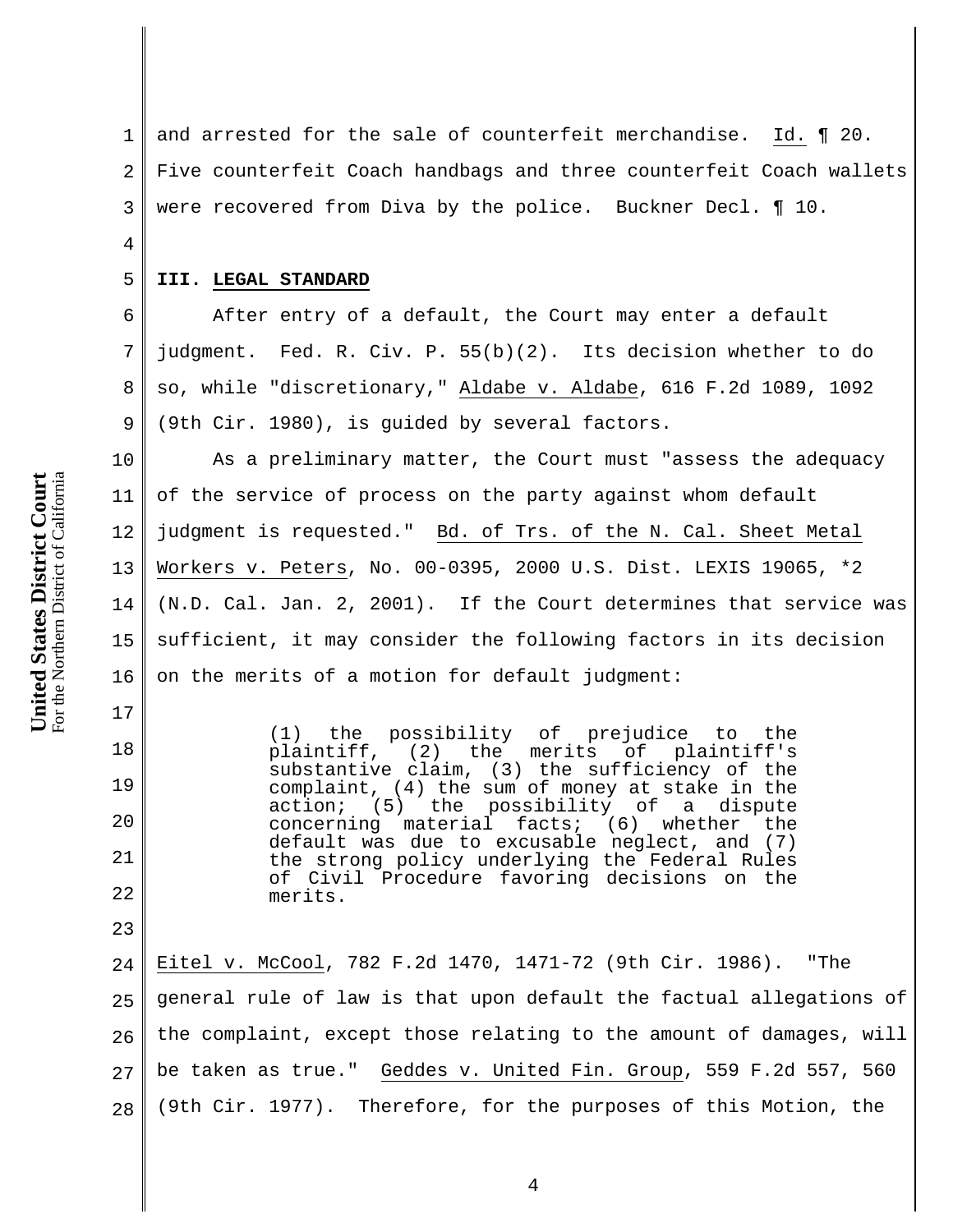1 Court accepts as true the facts as presented in the Complaint.

#### 2 **IV. DISCUSSION**

3

4

11

12

13

14

15

16

## **A. Adequacy of Service**

## 1. Diva Shoes & Accessories

5 6 7 8 9 10 Federal Rule of Civil Procedure 4(h) provides that a corporation, partnership, or other unincorporated association may be served in the manner prescribed by Rule  $4(e)(1)$ , which allows service to be perfected in the manner prescribed by state law. Fed. R. Civ. P.  $4(h)$ ,  $4(e)(1)$ . California law provides that a corporation or unincorporated association may be served:

> by leaving a copy of the summons and complaint<br>during usual office hours in . . . [the during usual office hours in . . corporation or association's] office or . usual mailing address . . . with the person who is apparently in charge thereof, and by thereafter mailing a copy of the summons and complaint by first-class mail, postage prepaid to the person to be served at the place where a copy of the summons and complaint were left.

17 18 Cal. Code Civ. Proc. 415.20(a). This method of service is deemed complete on the tenth day after the mailing. Id.

19 20 21 22 23 24 25 Here, service was left with "Huan Jain," the person in charge at Diva's store located at 7710-3 Serramonte Center, Daly City, California, on December 3, 2010, at 11:45 a.m. ECF No. 6 ("Diva Proof of Service"). On December 17, 2010, the summons, complaint and other relevant documents were mailed to Diva at the same address. Id. The Court finds that service of process upon Diva was adequate and complete by December 28, 2010.

26

### 2. Heryadi Yusuf and Rifky Yusuf

27 28 Federal Rule of Civil Procedure 4(e)(1) provides that an individual may be served in a judicial district of the United

**United States District Court** For the Northern District of California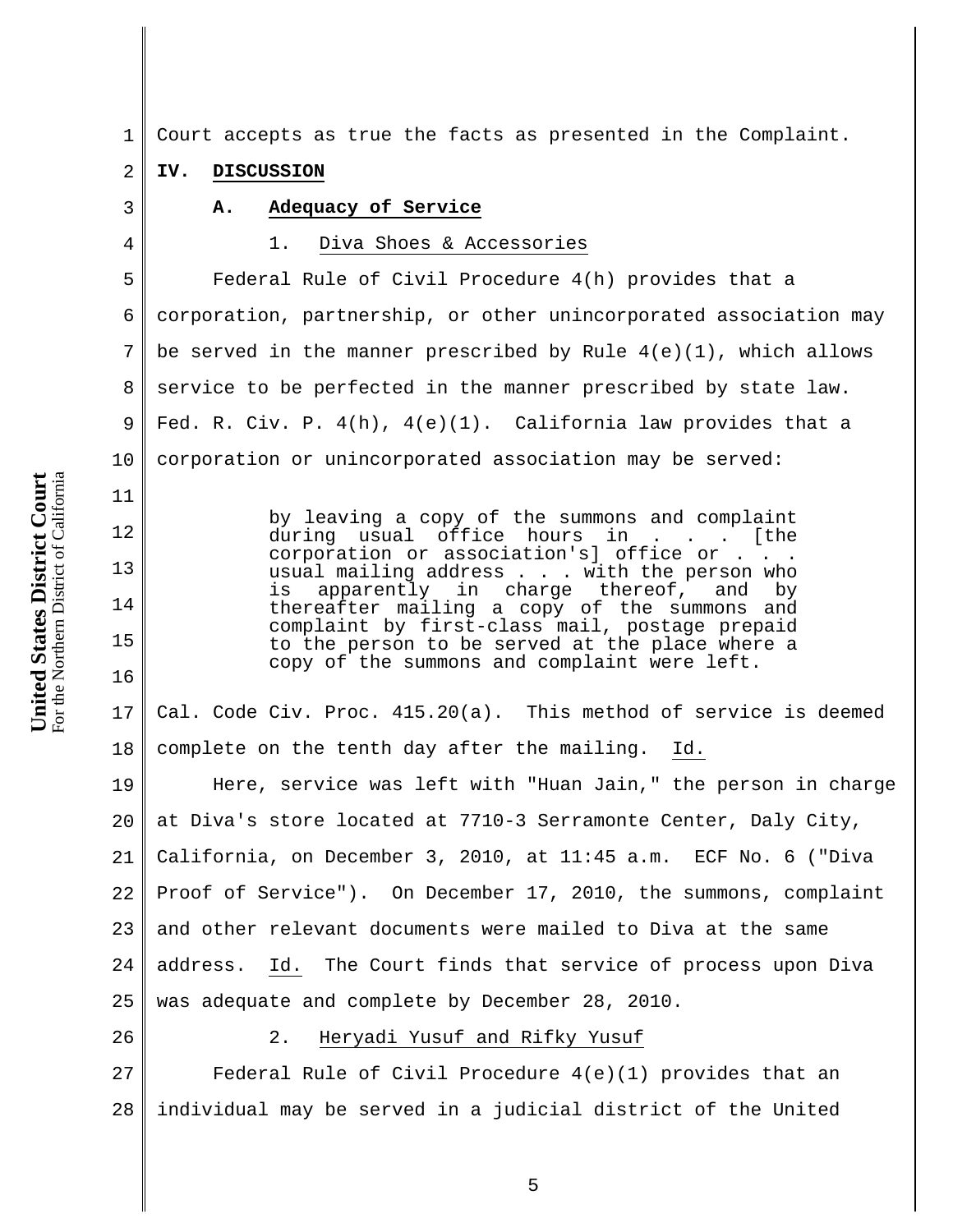4

5

6

7

8

9

10

1 2 3 States in accordance with state law. California law provides that, if an individual cannot be personally served with reasonable diligence the individual may be served:

> by leaving a copy of the summons and complaint at the person's . . . usual place of business or usual mailing address . . . with a person apparently in charge of his or her office, place of business, or usual mailing address . . . and by thereafter mailing a copy of the summons and complaint by first-class mail, postage prepaid to the person to be served at the place where a copy of the summons and complaint were left.

11 12 Cal. Code Civ. Proc. 415.20(b). This method of service is also deemed complete on the tenth day after the mailing. Id.

13 14 15 16 17 18 19 20 Here, the process server declares that he attempted to serve Heryadi Yusuf on December 3, 2010 and December 6, 2010, at the Diva store but was told both times that Heryadi Yusuf was not present. ECF No. 8 ("Heryadi Yusuf Proof of Service"). On December 7, 2010, at 4:35 p.m., service was left with "Gourney Jain," the person in charge at the Diva store. Id. On December 17, 2010, the summons, complaint, and other relevant documents were mailed to Heryadi Yusuf at the address where the copies were left. Id.

21 22 23 24 25 26 27 28 The process server declares that he attempted to serve Rifky Yusuf at the Diva store on December 3, 2010. ECF No. 7 ("Rifky Yusuf Proof of Service"). The person in charge at the Diva store informed the process server that Rifky Yusuf owned a kiosk called "iPod Accessories" across from the Diva store. Id. Rifky Yusuf was not present at the kiosk. Id. The process server returned on December 6, 2010, but Rifky Yusuf was again not present at the kiosk. Id. On December 7, 2010, at 4:40 p.m., the process server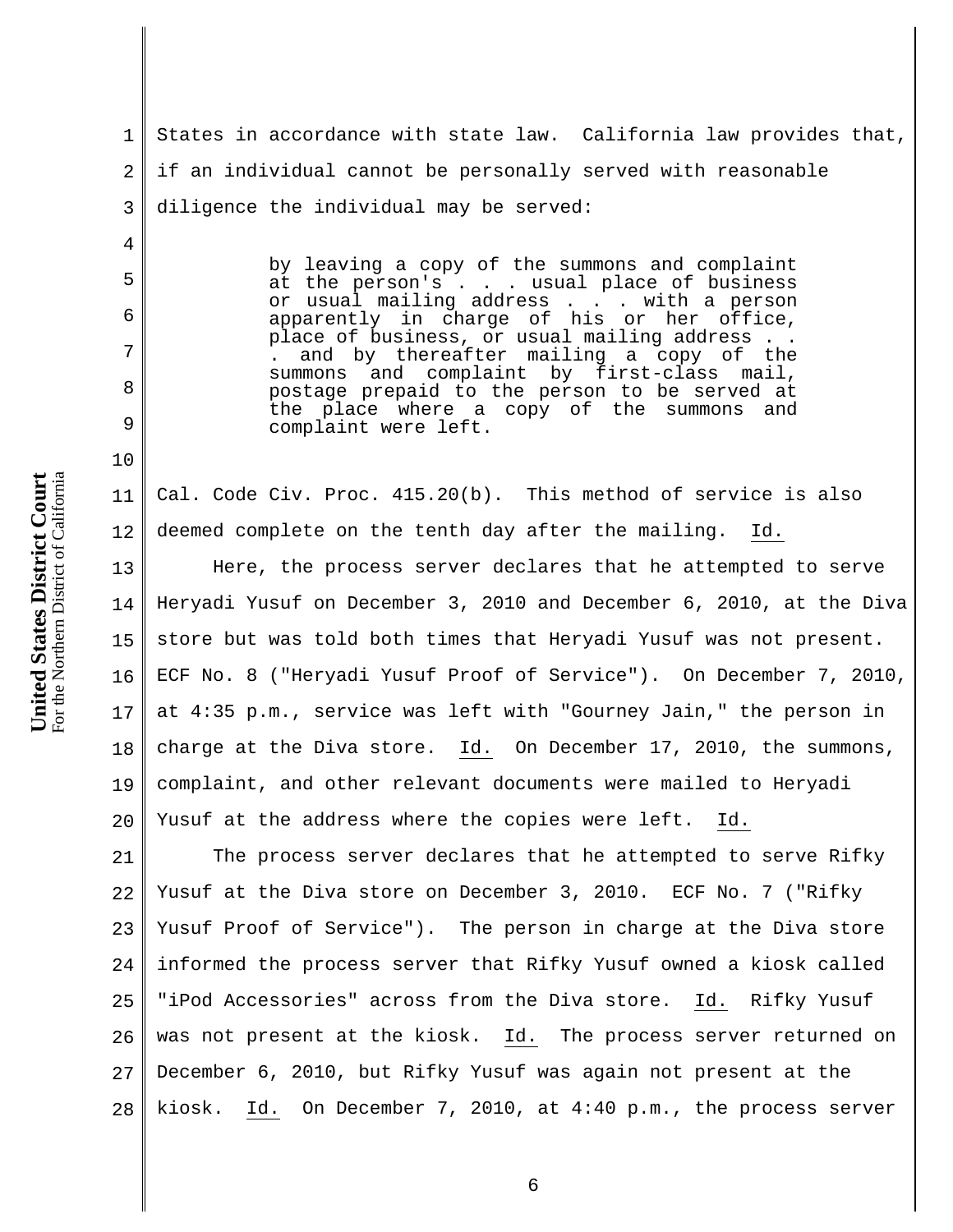1 2 3 4 5 left service with "Joe Albert," the person in charge at the "iPod Accessories" kiosk located at 7710 Serramonte Center, Daly City, California. Id. On December 17, 2010, the summons, complaint, and other relevant documents were mailed to Rifky Yusuf at the address where the copies were left. Id.

6 7 The Court finds that service of process upon Heryadi Yusuf and Rifky Yusuf was adequate and complete by December 28, 2010.

8

# **B. Default Judgment**

9 10 11 12 13 14 15 16 17 18 19 20 After entry of a default, a court may grant a default judgment on the merits of the case. See Fed. R. Civ. P. 55. A default judgment may not be entered, however, against an infant or incompetent person unless represented in the action by a general guardian or other such representative who has appeared. See id. Furthermore, a default judgment may not be entered against an individual in military service until after the court appoints an attorney to represent the defendant. See 50 U.S.C. App. § 521. Heryadi Yusuf and Rifky Yusuf are not infants, incompetent persons, or persons in military service. Chan Decl.  $\P$  5. $^2$  Accordingly, the Court may consider whether a default judgment may be entered against Defendants.

21 22 Here, the majority of the Eitel factors favor default judgment.

23

# 1. Prejudice

24 25 26 Coach served a cease-and-desist letter upon Diva in September 2009 but to no avail. If the motion for default judgment were to be denied, then Coach would likely be left without a remedy. Thus,

 $\overline{\phantom{a}}$ 

<sup>27</sup>

<sup>28</sup> 2 Cindy Chan, attorney for Plaintiffs, filed a declaration in<br>upport of the Motion. ECF No. 11-2. support of the Motion.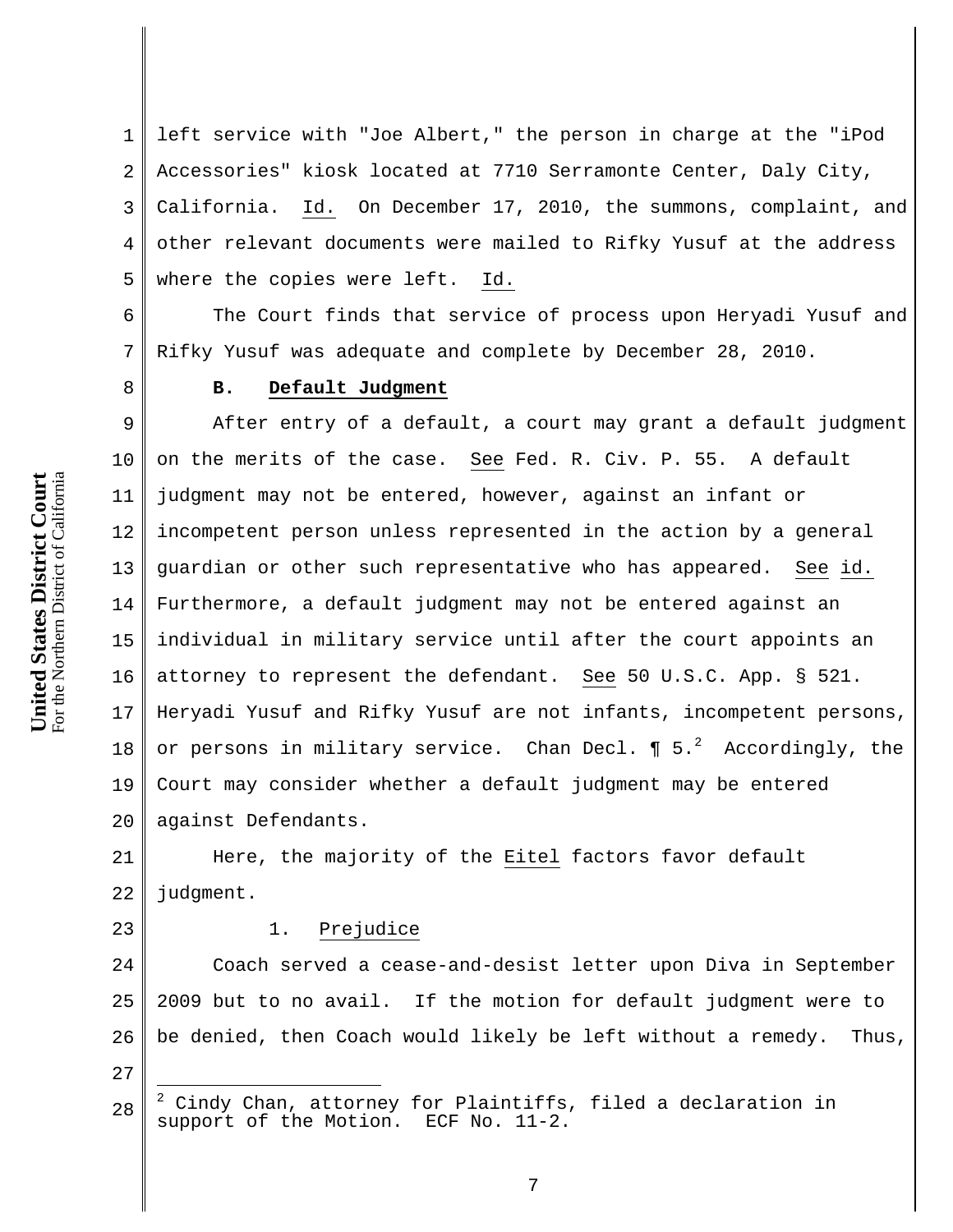1

2 3 4 5 6 7 8 9 10 11 12 13 14 15 16 17 18 19 2. Merits of Plaintiffs' Substantive Claims and Sufficiency of the Complaint Taken together, the second and third Eitel factors essentially require that "a plaintiff state a claim on which [it] may recover." Pepsico, Inc. v. Cal. Sec. Cans, 238 F. Supp. 2d 1172, 1175 (C.D. Cal. 2002) (internal quotations omitted). Coach asserts claims for (1) trademark counterfeiting and infringement, 15 U.S.C. § 1114; (2) false designation of origin, id. § 1125(a); (3) trademark dilution, id.  $\S$  1125(c); and (4) related claims under state law. See Compl. Coach seeks to recover statutory damages in lieu of actual damages as relief. Mot. at 6. Accordingly, the Court examines the only one of Coach's claims for which statutory damages are available -- its claim for trademark counterfeiting and infringement. See 15 U.S.C. § 1117(c) (providing for statutory damages for trademark counterfeiting); see also Chanel, Inc. v. Tshimanga, No. C-07-3592, 2008 U.S. Dist. LEXIS 118783, \*17 (N.D. Cal. July 15, 2008) (adopting same approach). To prevail on its trademark infringement and counterfeiting

Plaintiffs would be prejudiced absent entry of default judgment.

20 21 22 23 24 25 26 27 28 claim, Coach must prove that, without its consent, Defendants used in commerce a reproduction or copy of Coach's registered trademark in connection with the sale or advertising of any goods or services, and that such use is likely to cause confusion, mistake, or deceive customers. 15 U.S.C. § 1114(1)(a); Brookfield Commc'n v. West Coast Entm't, 174 F.3d 1036, 1046-47 (9th Cir. 1999). As outlined in Part I above, Coach has properly alleged all of these elements. Taking these allegations to be true, as the Court must, Coach has adequately stated a claim on which it may recover.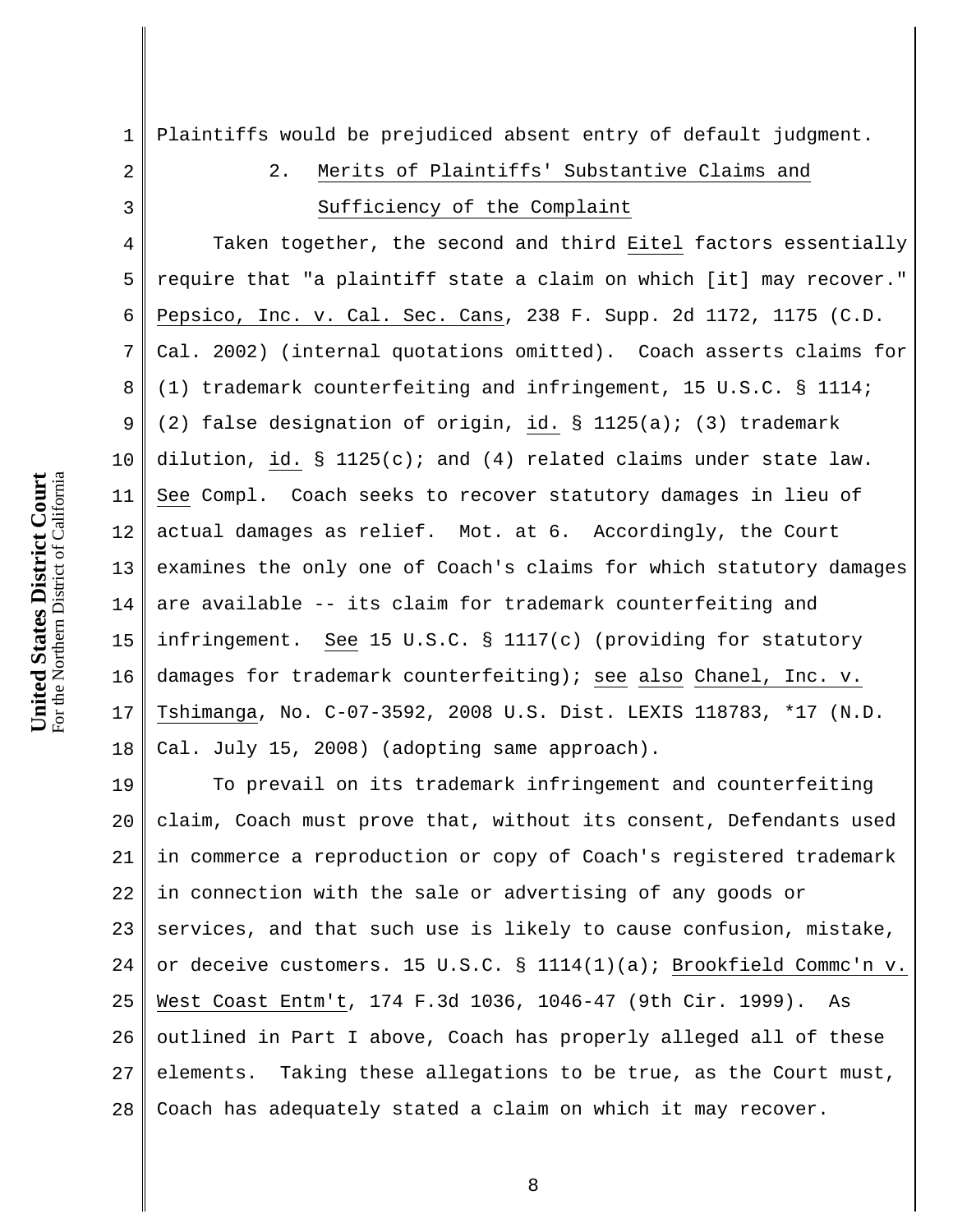### 3. Amount of Money at Stake

2 3 4 5 6 7 8 9 10 11 12 13 14 15 16 17 Pursuant to the fourth Eitel factor, "the court must consider the amount of money at stake in relation to the seriousness of Defendant's conduct." Pepsico, 238 F. Supp. 2d at 1176. Here, Defendants have engaged in the sale and distribution of counterfeit goods bearing four of Plaintiffs' trademarks, and Defendants' continued sale of counterfeit Coach merchandise despite being served with a cease-and-desist letter augments the seriousness of their conduct. Given Defendants' disregard of the cease-and-desist letter, the likelihood that Defendants' conduct may cause confusion or mistake or otherwise deceive customers, and Defendants' failure to comply with the judicial process or to participate in any way in the present litigation, the imposition of a substantial monetary award is justified. The amount of money at stake is therefore proportionate to Defendants' conduct, especially in light of the fact that the size of the award is limited by what the Court considers just.

18

1

# 4. Possibility of Dispute Concerning Material Facts

19 20 21 22 23 24 25 26 27 28 The fifth Eitel factor considers the possibility of dispute as to any material facts in the case. Here, Plaintiffs filed a wellpleaded complaint alleging the facts necessary to establish their claims and provided evidence in the form of Buckner's declaration. Defendants have not responded to any of the proceedings in this case, and thus no dispute has been raised regarding the material averments of the Complaint. The likelihood that any genuine issue may exist is, at best, remote. This factor therefore favors the entry of default. ///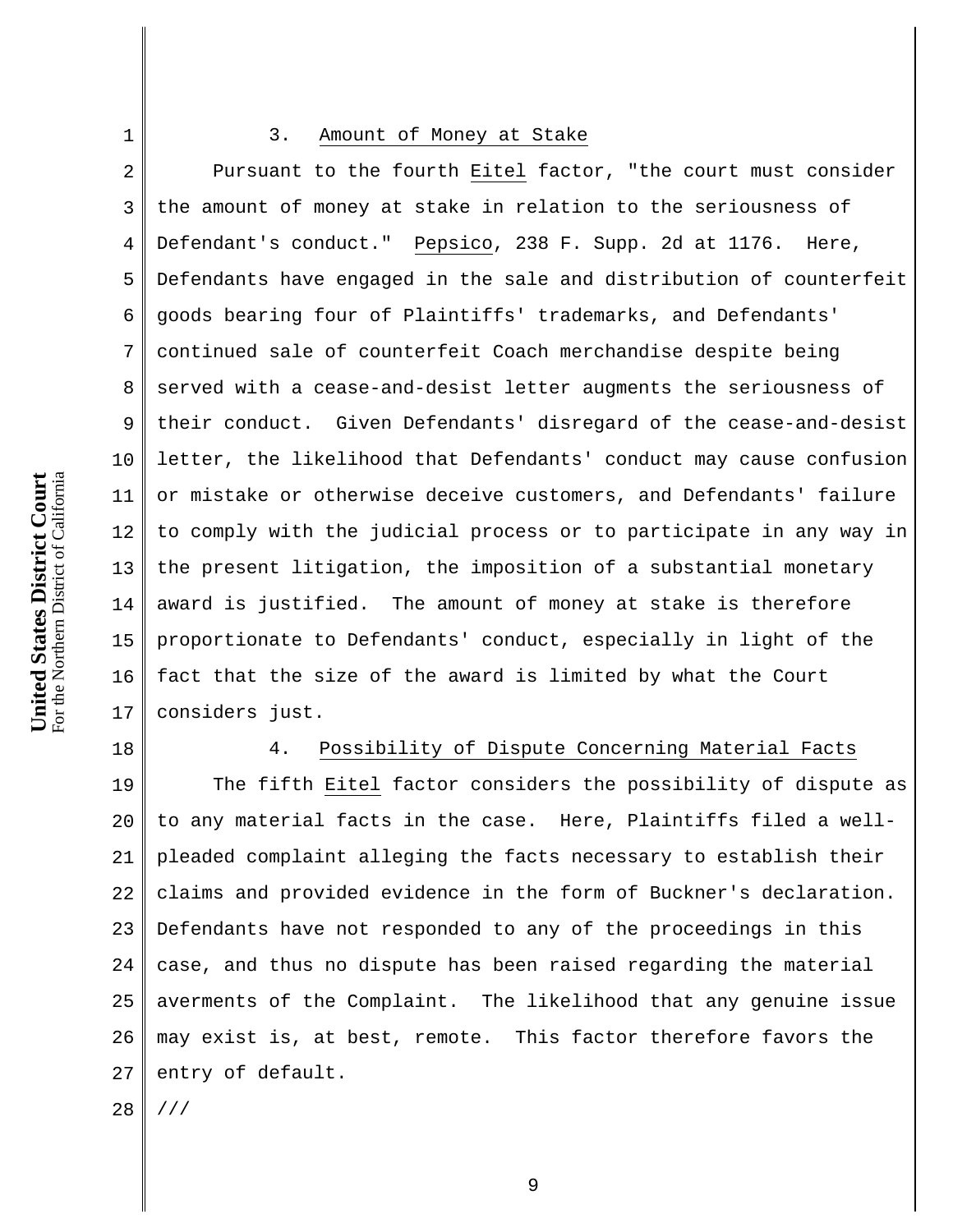## 5. Whether Default Was Due to Excusable Neglect

2 3 4 5 7 Defendants have had nearly five months to respond to the Complaint and have not done so. There is no evidence in the record that Defendants' failure to appear and otherwise defend was the result of excusable neglect. Defendants' failure to appear after being served with the Complaint indicates that their failure to appear was willful.

8

16

17

6

1

# 6. Strong Policy Favoring Decision on the Merits

9 10 11 12 13 14 15 Finally, the mere existence of Federal Rule of Civil Procedure 55(b) indicates that the seventh Eitel factor is not alone dispositive. Pepsico, 238 F. Supp. 2d at 1177. Moreover, Defendants' failure to answer Plaintiffs' Complaint makes a decision on the merits impractical, if not impossible. Therefore, the seventh Eitel factor does not preclude the Court from entering default judgment against Defendants.

## **C. Remedies**

#### 1. Statutory Damages

18 19 20 21 22 23 24 25 26 27 28 The remedies available to a plaintiff who prevails on a claim for trademark infringement and counterfeiting under 15 U.S.C. § 1114 are listed under 15 U.S.C. § 1117(a)-(c). Under § 1117(a), a registered mark holder may recover: (1) defendant's profits, (2) any damages sustained by the plaintiff, and (3) the costs of the action, subject to the principles of equity. Section 1117(b) requires the court to treble the damages assessed under subsection (a) if the defendant "intentionally us[es] a mark or designation, knowing such mark . . . is a counterfeit mark . . . in connection with the sale, offering for sale, or distribution of goods or services." Section 1117(c) permits a plaintiff to elect statutory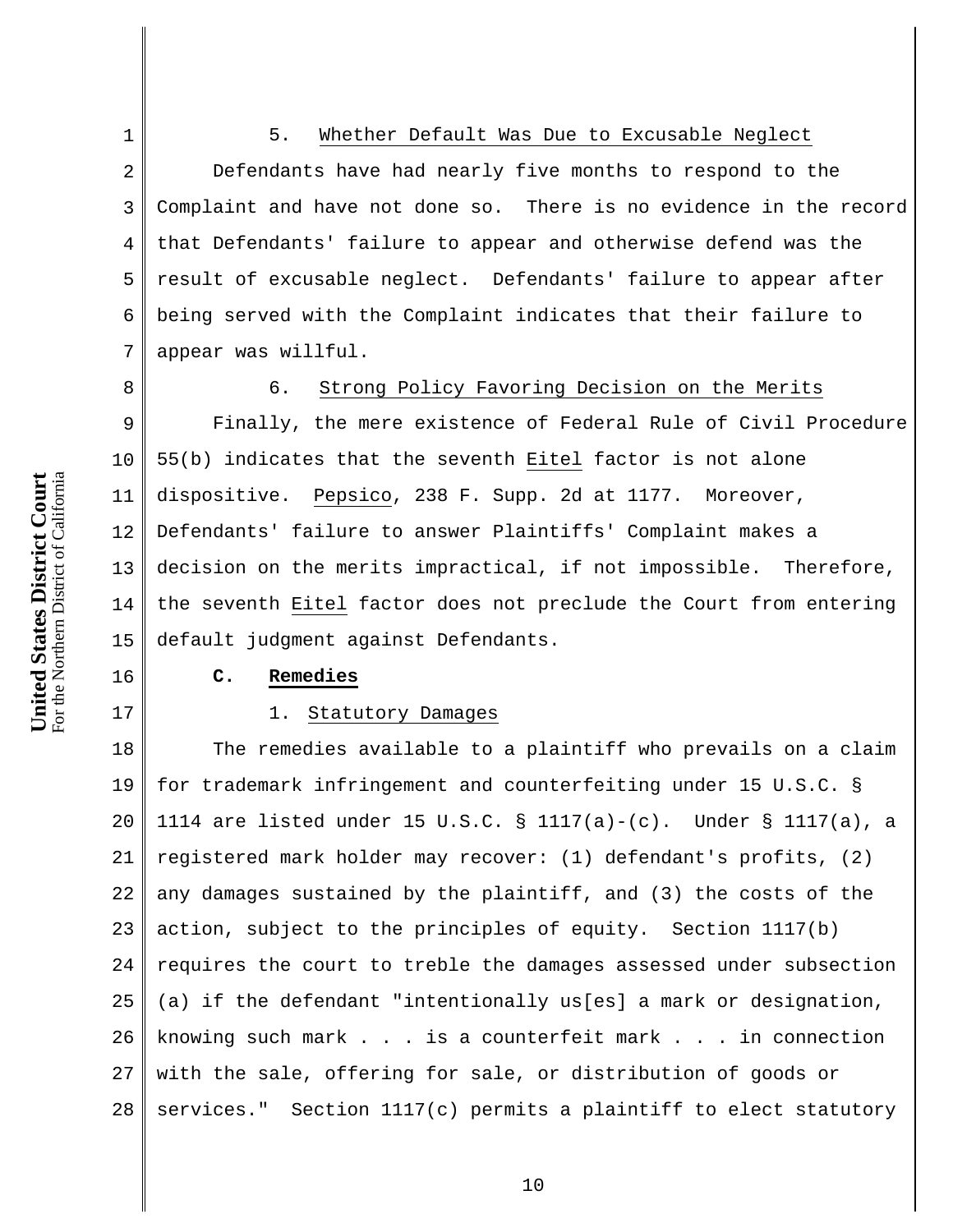1 2 3 4 5 6 7 8 9 10 11 12 13 14 15 16 damages, instead of actual damages and profits, in cases involving the use of a counterfeit mark in connection with the sale of goods. Plaintiffs who elect statutory damages may recover "not less than \$1,000 or more than \$200,000 per counterfeit mark per type of goods or services sold, offered for sale, or distributed, as the court considers just." 15 U.S.C.  $\S$  1117(c)(1). Additionally, in cases where the defendant's conduct is willful, a court may enhance the statutory damages award to an amount "not more than \$2,000,000 per counterfeit mark per type of goods or services sold, offered for sale, or distributed, as the court considers just." 15 U.S.C. § 1117(c)(2). If a plaintiff elects to recover statutory damages, the court has wide discretion in determining the amount of statutory damages to be awarded. Chanel, Inc. v. Lin, No. C-09- 04996, 2010 U.S. Dist. LEXIS 61295, \*39 (N.D. Cal. May 7, 2010) (citing Columbia Pictures Television, Inc. v. Krypton Broad. of Birmingham, 259 F.3d 1186, 1194 (9th Cir. 2001)).

17 18 19 20 21 22 23 24 25 26 27 28 In the instant case, where Plaintiffs have established that Defendants' conduct was willful, Plaintiffs may recover statutory damages pursuant to § 1117(c) in an amount not less than \$1,000 and not more than \$2,000,000 per counterfeit mark per type of goods sold, as the Court considers just. Buckner's declaration states that Defendants offered for sale two types of goods -- wallets and handbags -- and infringed four distinct Coach Marks. However, Coach does not specify whether each of the marks was infringed by both a wallet and a handbag. The Court cannot assume that each of Coach's marks was infringed by both a wallet and a handbag. Rather, applying the phrase "per counterfeit mark per type of goods sold" requires the Court to look at each trademark and determine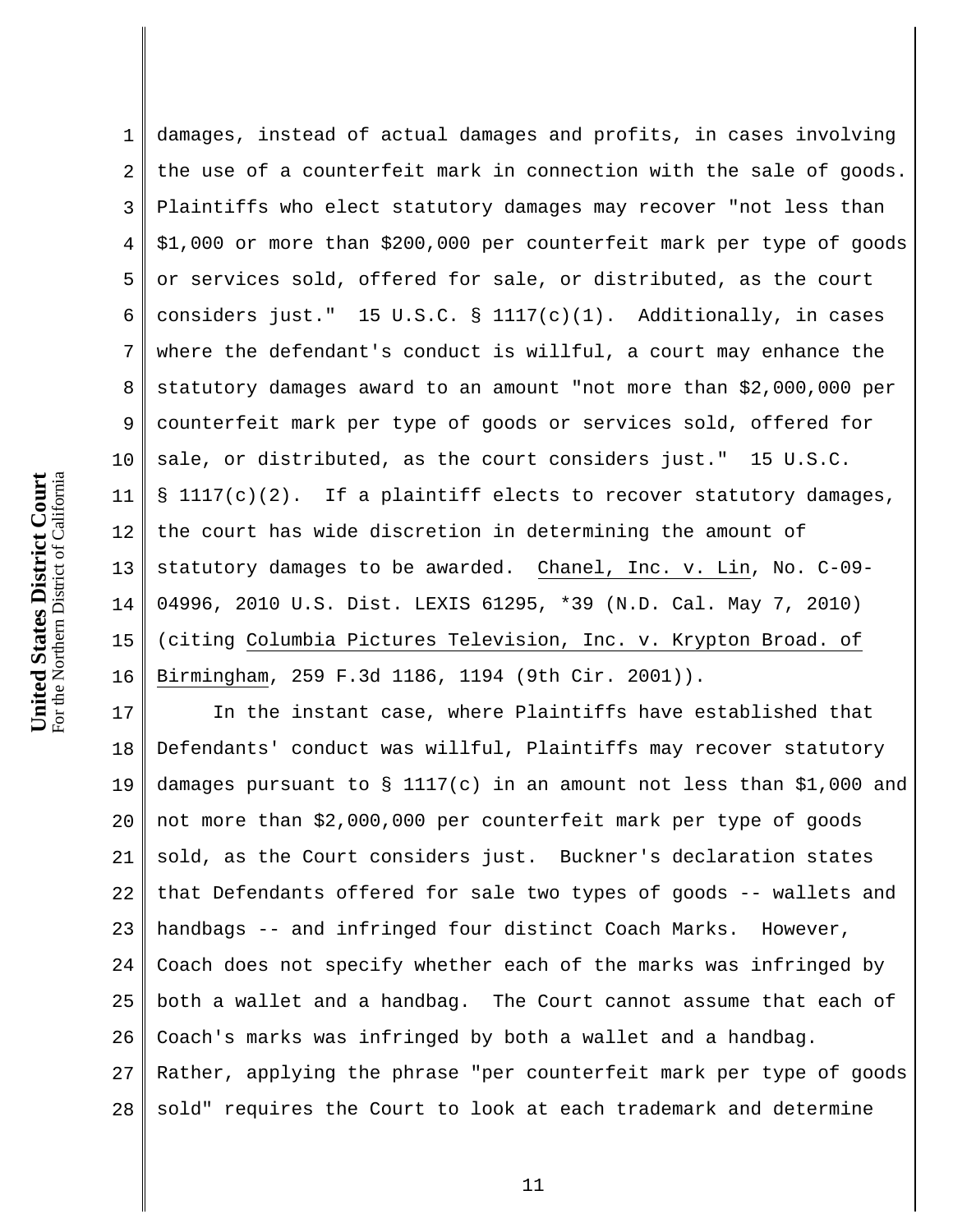1 2 3 4 5 6 how many types of goods infringe that mark. See, e.g., Tshimanga, 2008 U.S. Dist. LEXIS 118783 at \*36. Given the lack of evidence on this point, the Court will assume that each mark was infringed by either a wallet or a handbag, but not both. Under § 1117(c), therefore, Coach may recover not less than \$4,000 and not more than \$8,000,000.

7 8 9 10 11 12 13 14 15 16 17 18 19 20 21 Section 1117(c) does not give any specific guidance as to how a court should determine an appropriate statutory damages award. "Although the statutory damages need not reflect the defendants' unlawfully obtained profits, some district courts use § 1117(b) as a guide for setting damages under  $\S$  1117(c). In doing so, courts both counteract the profitability of counterfeiting and execute the punitive purposes of the statute." Chanel, Inc. v. Doan, No. C-05- 03464, 2007 U.S. Dist. LEXIS 22691, \*13 (N.D. Cal. Mar. 13, 2007) (calculating statutory damages by estimating defendant's profits and trebling for willfulness). In other words, because statutory damages are meant to serve as a substitute for actual damages the Court should discern whether the requested damages "bear some relation to the actual damages suffered." Coach, Inc. v. Ocean Point Gifts, No. C-09-4215, 2010 U.S. Dist. LEXIS 59003, \*15 (D. N.J. June 14, 2010) (internal citations omitted).

22 23 24 25 26 27 28 When determining the appropriate amount of statutory damages to award under § 1117(c), some courts have considered the following factors that guide the award of statutory damages under an analogous provision of the Copyright Act: (1) the expenses saved and the profits reaped by the defendant; (2) the revenues lost by the plaintiff; (3) the value of the copyright; (4) the deterrent effect on others besides the defendant; (5) whether the defendant's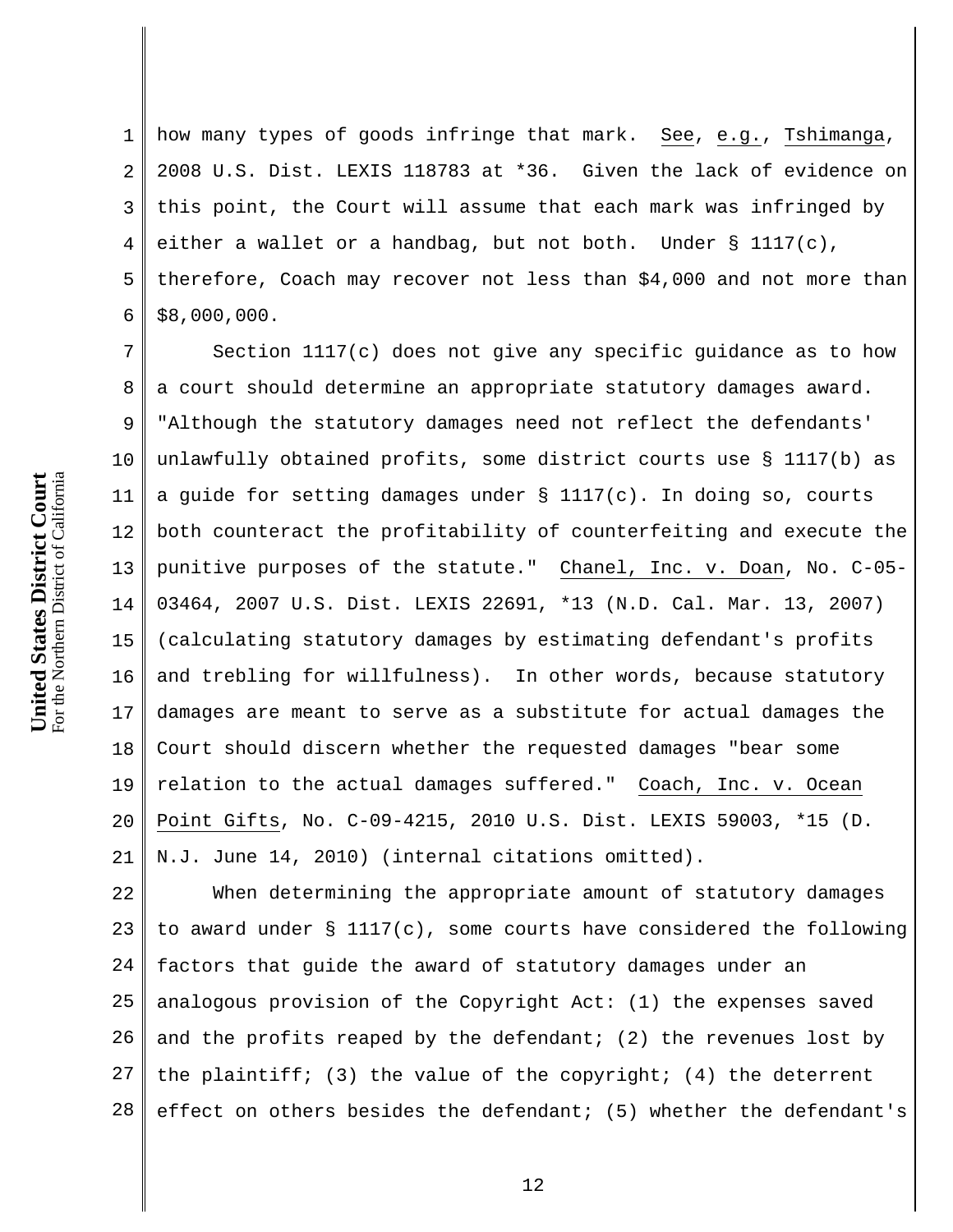1 2 3 4 5 6 conduct was innocent or willful; (6) whether a defendant has cooperated in providing particular records from which to assess the value of the infringing material produced; and (7) the potential for discouraging the defendant. See, e.g., Tshimanga, 2008 U.S. Dist. LEXIS 118783 at \*34; Microsoft Corp. v. Nop, 549 F. Supp. 2d 1233, 1237-38 (E.D. Cal. 2008).

7 8 9 10 11 12 13 14 15 16 17 18 Here, Plaintiffs request \$1,000,000 in statutory damages. Mot. at 2. They contend that such a large award is necessary to deter Defendants and other potential counterfeiters from selling counterfeit Coach merchandise. Id. at 7. Plaintiffs rely on Philip Morris U.S.A., Inc. v. Castworld Prods., 219 F.R.D. 494, 502 (C.D. Cal. 2003) to support their request. In Philip Morris, the court awarded \$2,000,000 in statutory damages against a defendant who imported 8,000,000 counterfeit cigarettes. Id. The court found such a large award appropriate in light of the defendant's "importation of large, commercial quantities" of counterfeit cigarettes "having a street value of millions of dollars." Id. at 500-01.

19 20 21 22 23 24 25 26 27 28 Coach's reliance on Philip Morris is misplaced. Here, there is no evidence that Defendants were importing "large, commercial quantities" of counterfeit Coach merchandise, and the merchandise at issue certainly did not have a street value of millions of dollars. Furthermore, the Court notes that in other recent cases brought by Coach, Coach has found much lower awards sufficient to deter violators. For instance, in Coach, Inc. v. Cheap Sunglasses, No. 09-CV-1059, 2010 U.S. Dist. LEXIS 68200, \*5-6 (S.D. Cal. July 6, 2010), Coach sought only \$10,000 in statutory damages where a website willfully infringed Coach trademarks by selling counterfeit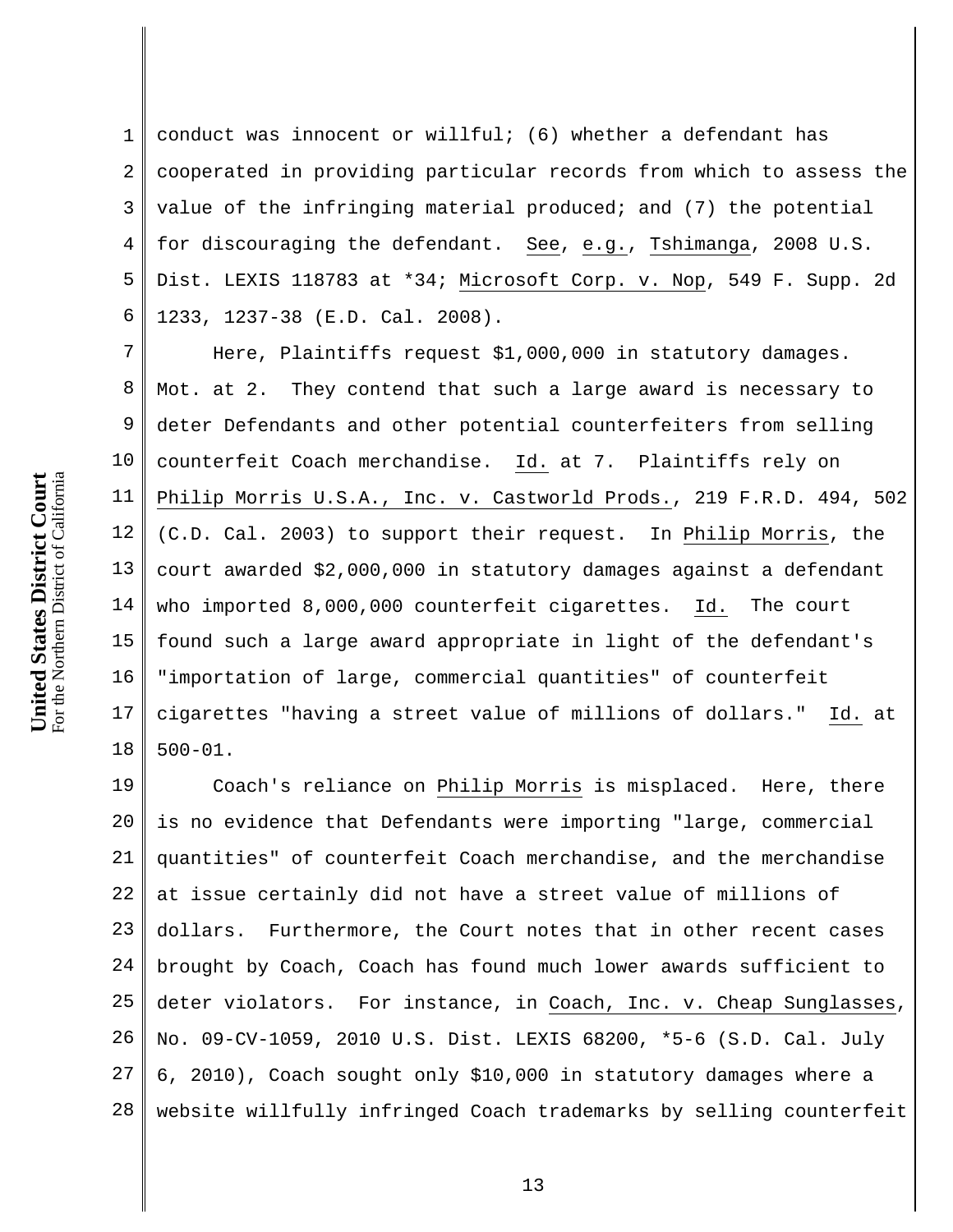1 2 3 4 5 6 7 8 9 10 11 12 Coach eyewear. The court found a \$6,000 award appropriate. Id. at \*6. Similarly, in Coach, Inc. v. Cosmetic House, No. C-10-2794, 2011 U.S. Dist. LEXIS 32924, \*20 (D.N.J. Mar. 29, 2011), Coach sought a \$100,000 award where a retail store willfully infringed Coach trademarks by selling counterfeit sunglasses. The court determined that an award of \$10,000 was appropriate. Id. In Ocean Point Gifts, Coach sought \$100,000 per mark per type of goods sold where defendants willfully infringed Coach trademarks by selling counterfeit handbags, wallets, and other items at a retail outlet. 2010 U.S. Dist. LEXIS 59003 at \*18. The court found \$10,000 per mark per type of goods appropriate and awarded a total of \$200,000. Id. at \*19.

13 14 Taking the above into account, the Court proceeds to consider the seven factors commonly considered in copyright law.

# a. Expenses Saved and Profits Reaped

16 17 18 19 20 21 22 The lack of discovery in this case leaves no data as to Defendants' expenses saved and profits reaped, but a rough estimate can be made based on the data available and a few reasonable assumptions.<sup>3</sup> Buckner's declaration suggests that an average of between eight and nine counterfeit Coach items -- consisting of a mixture of handbags and wallets -- were displayed for sale on a typical day.<sup>4</sup> The only pricing information made available to the

27 28 <sup>4</sup> A total of nine counterfeit Coach items were displayed for sale when investigators visited Diva on August 4, 2010, and a total of eight counterfeit Coach items were seized from Diva by police on

<sup>23</sup> 24 25 26 3 The court in Ocean Point Gifts applied similar assumptions to ensure that its award of statutory damages was roughly proportional to the amount of actual damages likely incurred. 2010 U.S. Dist. LEXIS 59003 at \*20-21. Given the lack of discovery in this case, the Court finds that applying some reasonable assumptions is the best -- and only -- approach available to calculate a ballpark estimate of Plaintiffs' actual damages.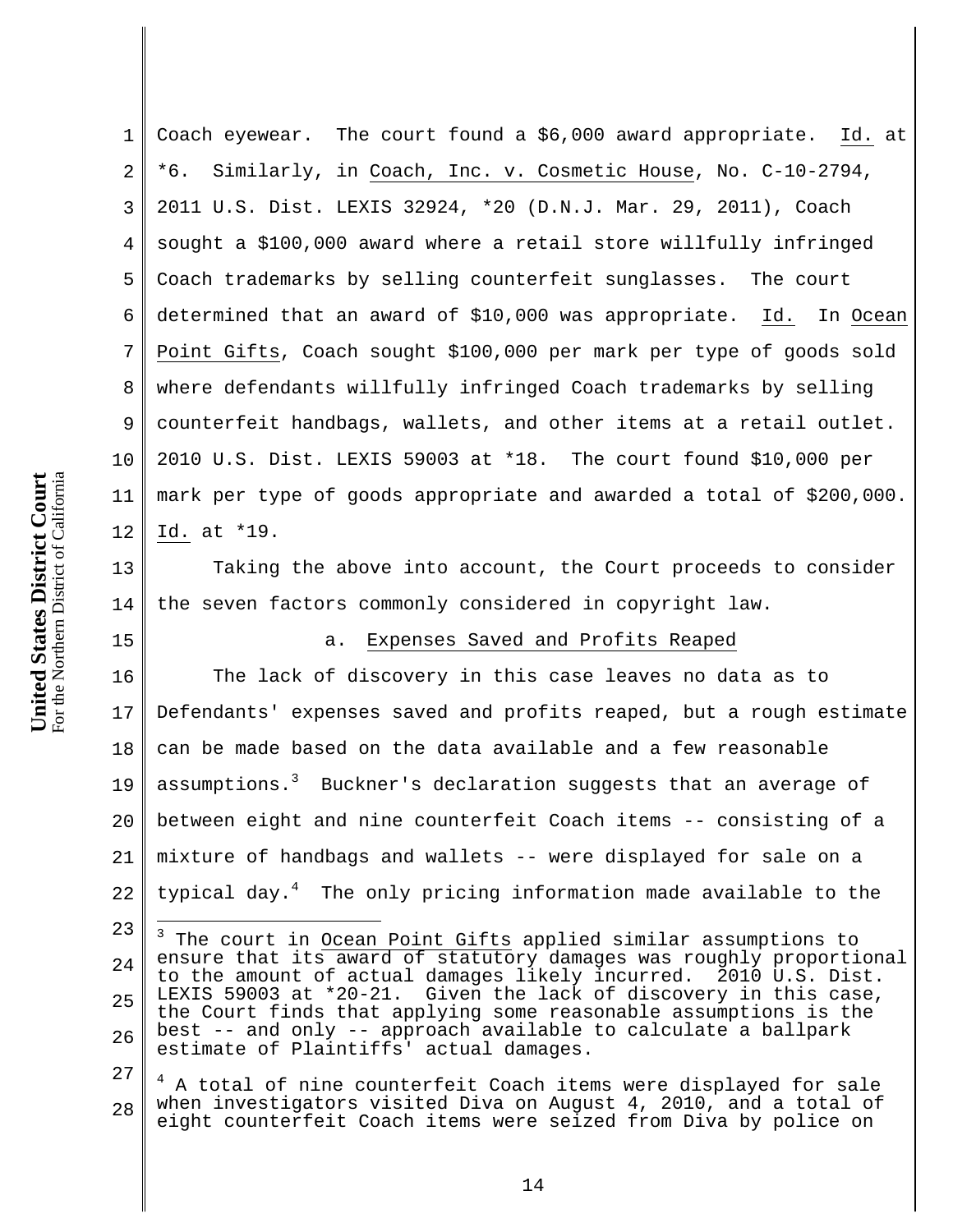1 2 3 4 5 6 7 8 9 10 11 12 13 14 15 16 Court is the fact that an investigator purchased a handbag for \$43.69. If the wallets were offered at a similar price, then the value of the displayed counterfeit Coach merchandise on a typical day was approximately \$396. Generously assuming that the store sold all of its displayed counterfeit Coach inventory each week and had a profit margin as high as 300 percent, Defendants' profits would have been about \$891 per week. Coach first discovered Defendants' infringing activity in September 2009 and alleges that it continues to this day. Over this approximately 78-week period, the amount of Defendants' profits from infringing the Coach Marks would be \$23,166. Given Defendants' willful infringement, an award of actual damages under  $\S$  1117(a)-(b) would result in treble this amount -- a sum equal to \$69,498. While these are of course very rough estimates, they nevertheless suggest that the requested award of \$1,000,000 is grossly disproportionate to Coach's actual damages.

#### b. Revenues Lost

18 19 20 21 22 23 24 Coach has provided no evidence of its revenues lost, either as a result of Defendants' infringing activities or as a result of counterfeiting in general. It has stated that it typically charges between \$148 and \$298 for bags similar to those sold by Defendants. Pl.'s Supp. Br. at 7. Given that the counterfeit bags sold by Defendants are significantly less expensive than authentic Coach merchandise, the shoppers who buy from Defendants are arguably not

25

i

17

26 27 28 August 19, 2010. Coach notes that investigators observed about seventy counterfeit items during the first visit to Diva in September 2009, but Buckner's declaration makes clear that these items were comprised of Chanel, Gucci, and Louis Vuitton branded merchandise in addition to counterfeit Coach items. Buckner Decl. ¶¶ 5, 7, 10.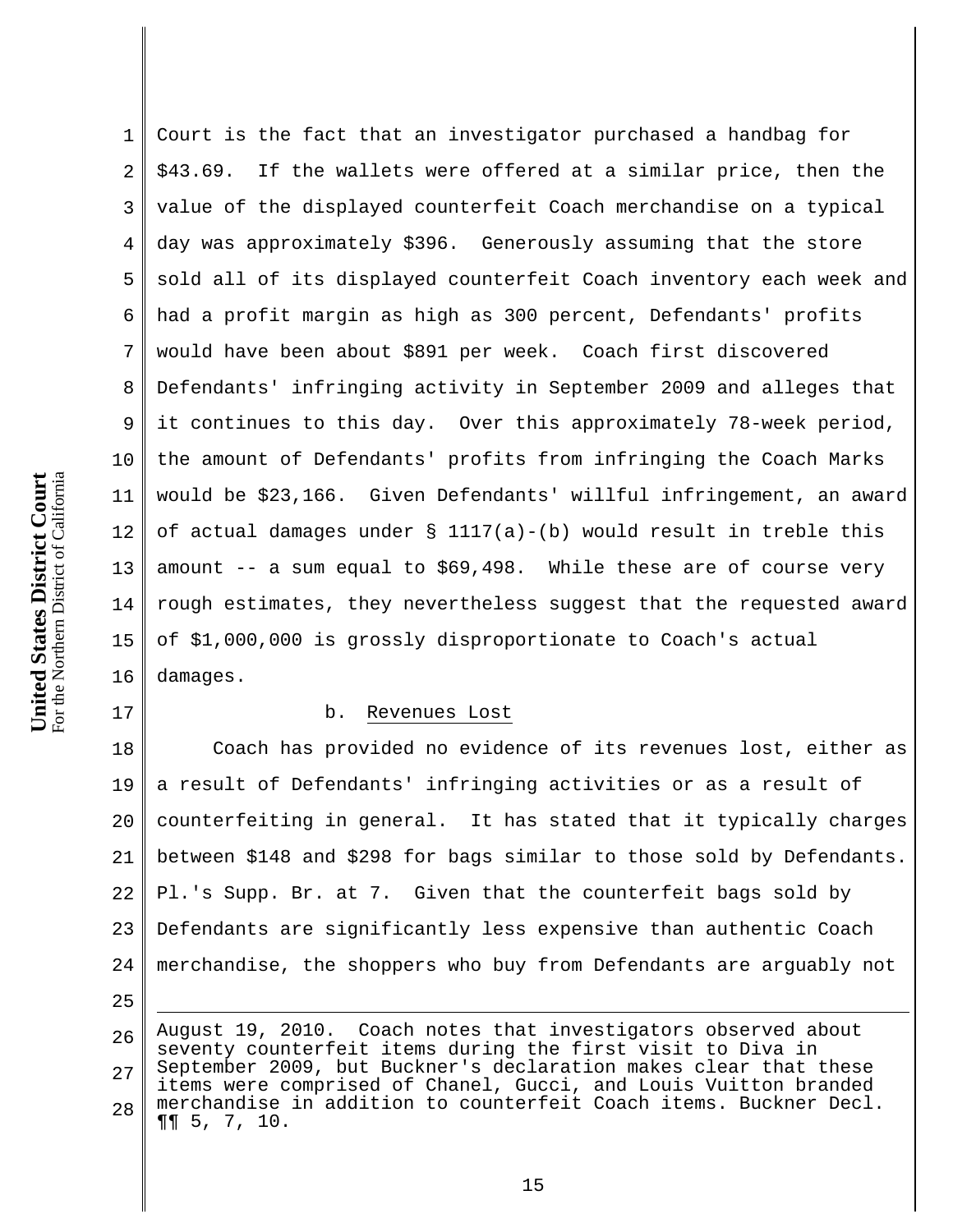1 2 3 4 5 likely to purchase authentic Coach products. Thus, the revenues lost as a direct result of Defendants' infringing activities may not be substantial. Absent some evidentiary showing, the Court cannot reach any conclusion about the magnitude of lost revenues to Coach.

6 7

8

9

10

11

14

15

# c. Value of the Intellectual Property

The Coach Marks are extremely valuable because they are affiliated with billions of dollars in sales volume and more than a hundred million dollars have been expended in advertising and marketing associated with the Marks. Compl. ¶ 16.

d. Willfulness of Defendants' Conduct

12 13 Defendants' conduct was undoubtedly willful, as they continued their infringing conduct after receiving a cease-and-desist letter.

e. Defendants' Lack of Cooperation in Providing

## Records

16 17 Defendants have not provided any discovery or participated in this litigation in any way.

18

#### f. Deterrent Effect on Defendants

19 20 21 22 23 24 As Defendants operate only a single retail store of moderate scale based on the investigators' observations, it is likely that they can be deterred by a moderate damages award. Moreover, the deterrent effect of a monetary award will be in addition to the deterrent effect of the criminal action also brought against Defendants.

25

#### g. Deterrent Effect on Others

26 27 28 A significant award against Defendants would clearly have some kind of deterrent effect on other would-be infringers, although the magnitude of this effect is difficult to determine.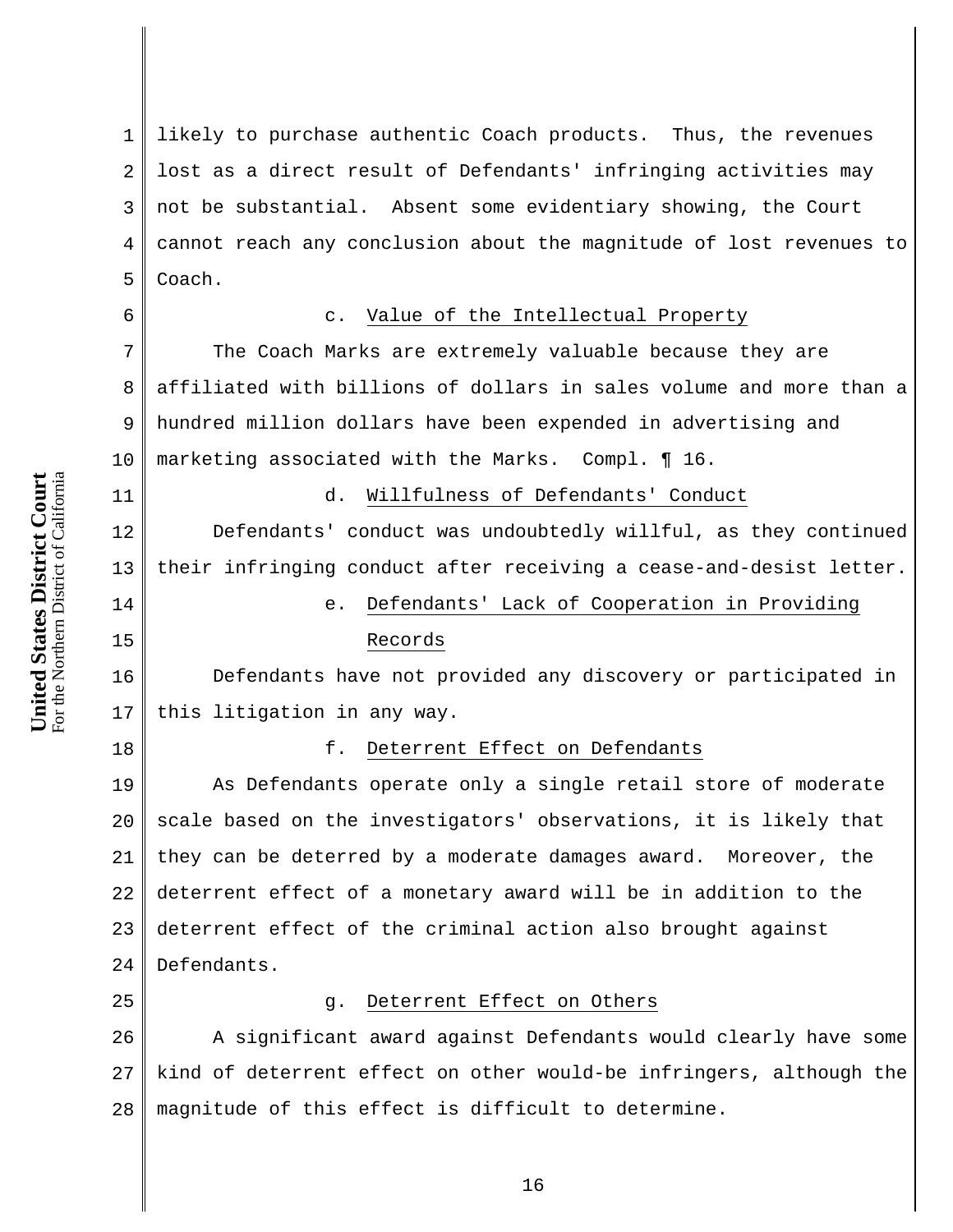1 2 3 4 5 6 7 8 9 10 11 12 13 14 15 16 17 18 Taking into account all of the above, the Court finds \$140,000 to be an appropriate award. This amount is roughly double the liberal estimate of Coach's actual damages calculated above. It is within the guidelines established by Congress, takes into account the willfulness shown by continuing to sell counterfeit merchandise after receiving a cease-and-desist letter and the culpability of failing to respond, and is significant enough to serve as compensation to Coach and a deterrent to both the Defendants and others. This award is also in a range consistent with other recent cases in this district and others that involved similar merchandise. See, e.g., Doan, 2007 U.S. Dist. LEXIS 22691 at \*13 (N.D. Cal. Mar. 13, 2007) (awarding \$127,701 where defendant sold counterfeit handbags on the internet); Tshimanga, 2008 U.S. Dist. LEXIS 118783 at \*34 (awarding \$75,000 per violation for a total of \$450,000 where defendant sold counterfeit handbags and wallets on the Internet); Ocean Point Gifts, 2010 U.S. Dist. LEXIS 59003 at \*20-21 (awarding \$200,000 where defendant sold counterfeit Coach handbags, scarves, and hats at a small retail store).

19

### 2. Injunctive Relief

20 21 22 23 24 25 26 27 28 In addition to damages, Coach requests a permanent injunction enjoining Defendants from using Coach trademarks in connection with the sale and offer for sale of infringing products. The Lanham Act gives the court "power to grant injunctions according to the rules of equity and upon such terms as the court may deem reasonable, to prevent the violation" of a trademark holder's rights. 15 U.S.C. § 1116(a). Permanent injunctions are routinely granted in cases like the instant one where a defendant has not appeared in the action at all. Philip Morris, 219 F.R.D. at 502; Pepsico, 238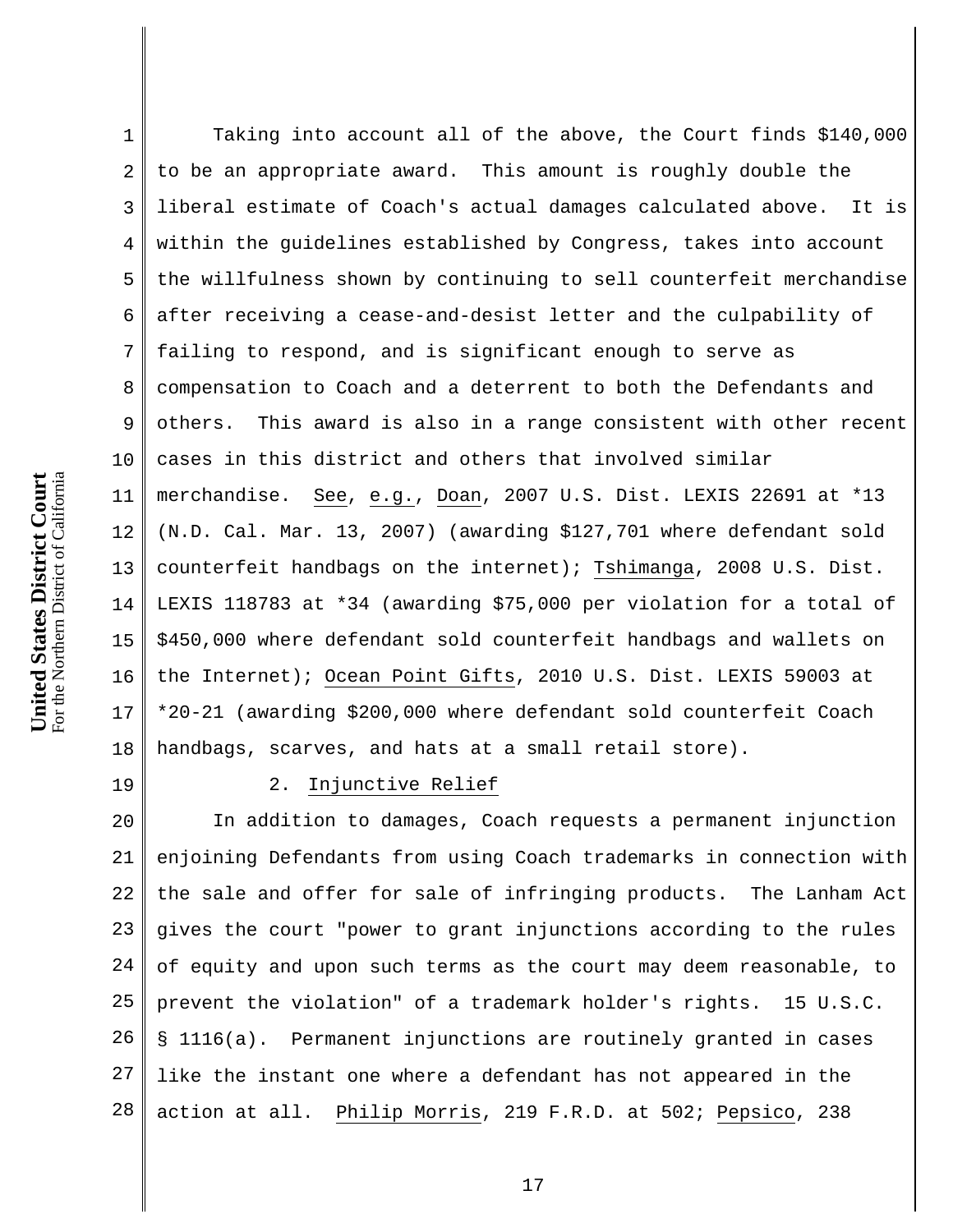1 2 3 4 5 F. Supp. 2d at 1178; Cheap Sunglasses, 2010 U.S. Dist. LEXIS 68200 at \*6. Accordingly, the Court grants Coach's request for a permanent injunction enjoining Defendants from using Coach trademarks in connection with the sale and offer for sale of infringing products.

#### 3. Costs

7 8 9 Coach also requests costs under 15 U.S.C. § 1117(a), which authorizes recovery of the costs of an action for the violation of any right of the registrant of a trademark. Coach is entitled to n Co. v. Bic Pen Corp., 982 may submit its Bill of  $\leq 54-1.$ 

**United States District**  For the Northern District of California

**Court**

| 10          | the costs of this action. See Lindy Pe  |
|-------------|-----------------------------------------|
| 11          | F.2d 1400, 1405 (9th Cir. 1993). Coach  |
| $12\,$      | Costs in accordance with Civil Local Ru |
| 13          | //                                      |
| $14\,$      | //                                      |
| 15          | $\frac{1}{2}$                           |
| 16          | $\frac{1}{2}$                           |
| 17          | $\frac{1}{2}$                           |
| $18\,$      | $\frac{1}{2}$                           |
| 19          | $\frac{1}{2}$                           |
| $20\,$      | $\frac{1}{2}$                           |
| 21          | $\frac{1}{2}$                           |
| $2\sqrt{2}$ | $\frac{1}{2}$                           |
| 23          | $\frac{1}{2}$                           |
| 24          | $\frac{1}{2}$                           |
| 25          | $\frac{1}{2}$                           |
| 26          | $\frac{1}{2}$                           |
| 27          | $\frac{1}{2}$                           |
| 28          | $\frac{1}{2}$                           |
|             |                                         |
|             |                                         |